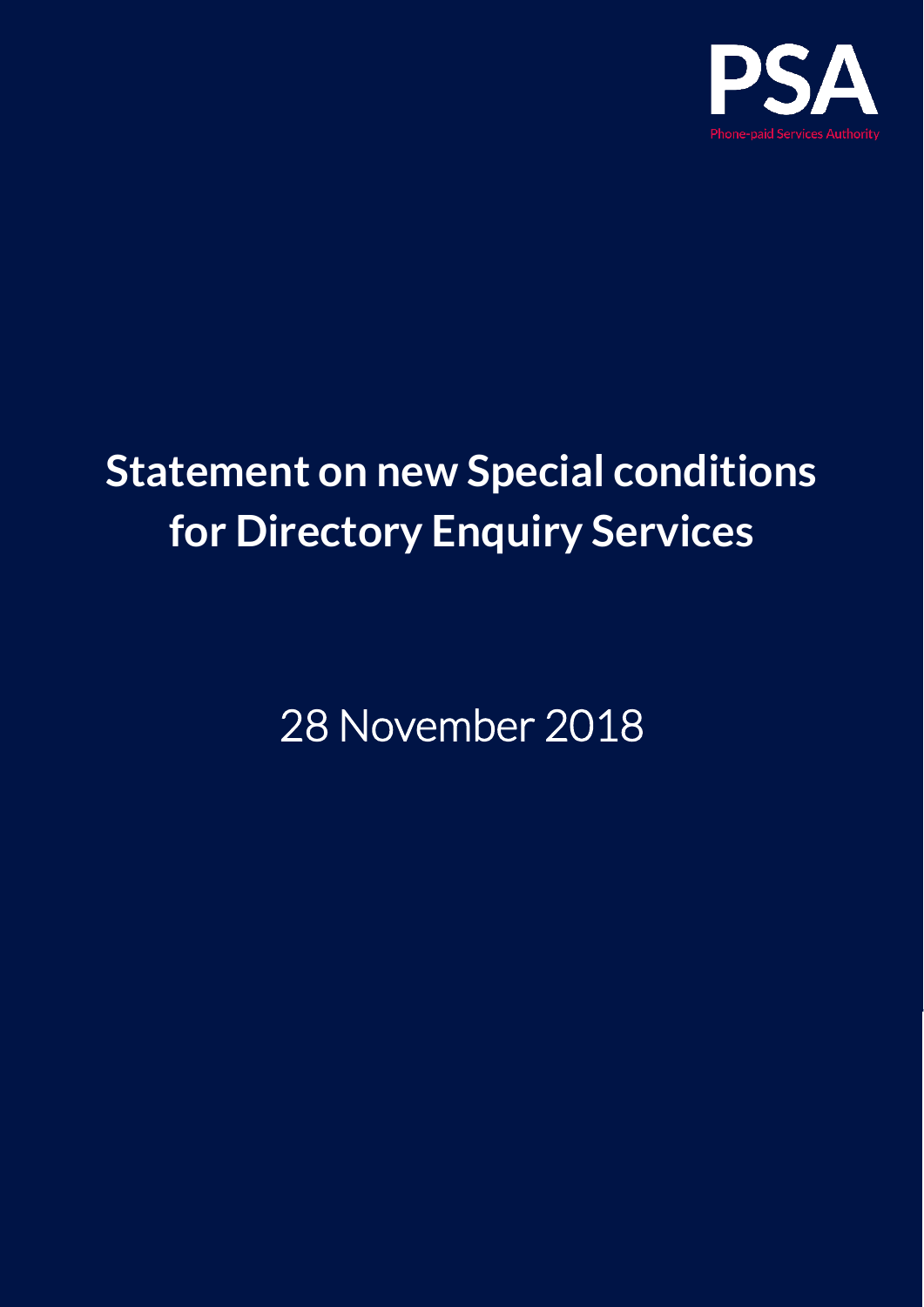## **Executive Summary**

The Phone-paid Services Authority (PSA) is the UK regulator for content, goods and services charged to a phone bill. Our primary function as a regulator is consumer protection. Our vision is of a healthy and innovative market in which consumer can charge content, goods and services to their phone bill with confidence.

Our mission is two-fold:

- To protect consumers from harm in the market; and
- To further consumers' interests through encouraging competition, innovation and growth.

In recent years, there have been significant changes to the Directory Enquiry (DQ) sector of the phone-paid services market. From a high point around 2009-11, DQ sector revenues have declined steadily. This decline has been caused largely by technological change leading to the widespread availability of substitutes for DQ services, including smartphones and other devices from which consumers can search the internet for the contact details of organisations at no cost and whilst on the move.

Ofcom announced its review of the cost of calling DQ services<sup>[1](#page-1-0)</sup> in May 2017 and sought participation and assistance from PSA. PSA and Ofcom both have responsibility for aspects of the DQ market. The PSA regulates the content, promotion and operation of DQ services as it does other controlled premium rate services.

Based on evidence from research undertaken by Ofcom as part of its review, and evidence from our own investigations into complaints about specific services, the PSA's review consulted on two specific proposals as follows:

a requirement that DQ services promoted using IVR messages, or other means, on geographic numbers only use numbers that are active and in use for other purposes for such promotions.

a requirement that DQ services provide the consumer with the cost of any onward connection, giving them reasonable time to consider and decline, before any such onward connection takes place.

We received five responses to the consultation. One of the proposals was supported by all of the respondents, while the other was supported by the majority of respondents with one respondent disagreeing with that proposal. One respondent suggested minor amendments to our proposals while supporting the underlying intention.

Based on these responses, and our consideration of them below, we have made minor changes to condition DQ2. A copy of the final Notice is attached at Annex A. We will also make any necessary changes to our existing Guidance on DQ Services, and issue for consultation soon.

<span id="page-1-0"></span><sup>-</sup><sup>1</sup> <https://www.ofcom.org.uk/consultations-and-statements/category-1/directory-enquiries-118-review>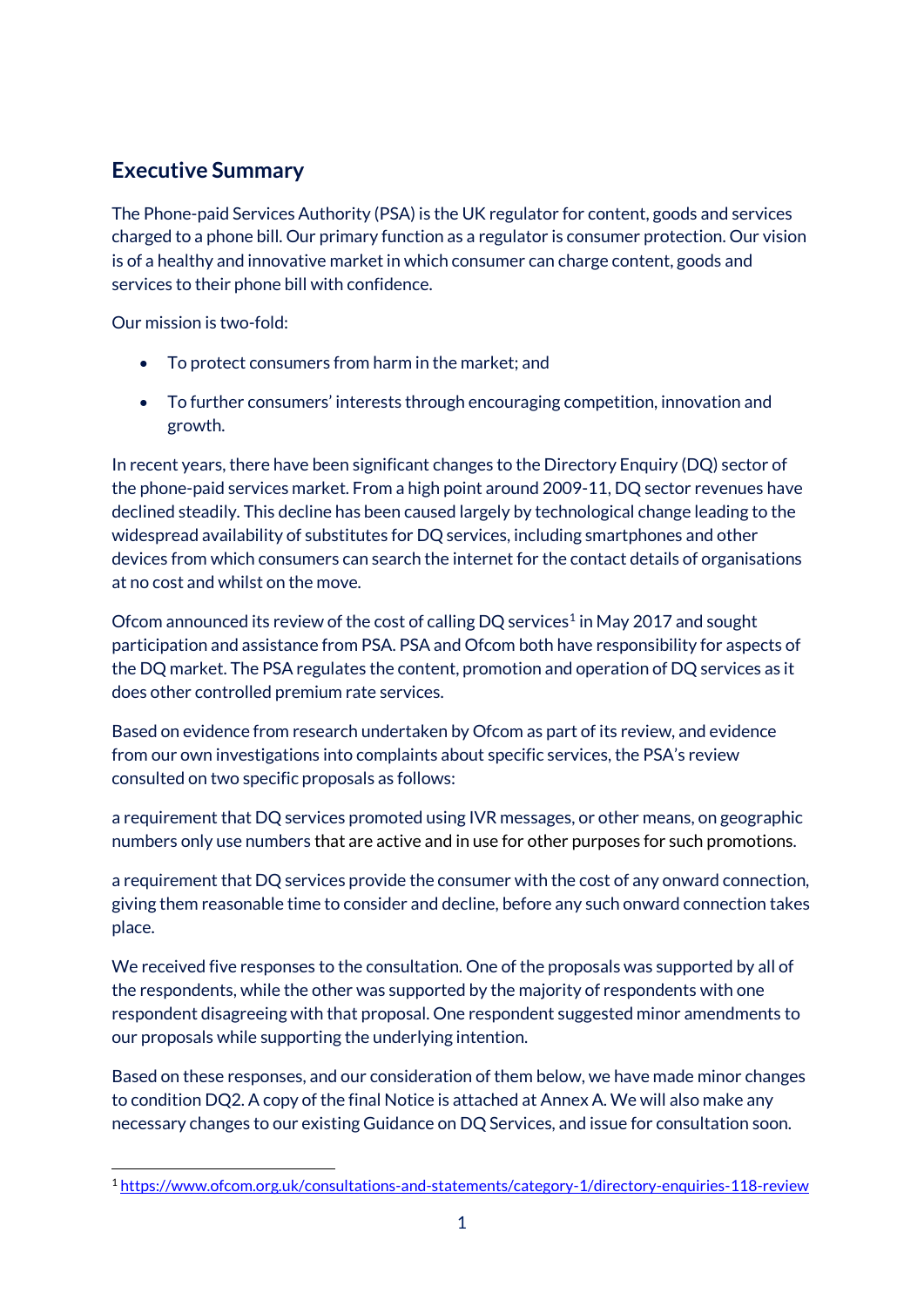# **Background**

In recent years, there have been significant changes to the Directory Enquiry (DQ) sector of the phone-paid services market. From a high point around 2009-11, DQ sector revenues have declined steadily. This decline has been caused largely by technological change leading to the widespread availability of substitutes for DQ services, including smartphones and other devices from which consumers can search the internet for the contact details of organisations at no cost and whilst on the move.

During the period that the market has declined, the average cost of a DQ call (including from the providers with the largest market shares) has risen significantly. As an example, the cost of calling a well-known DQ service – which we referred to in the consultation document as "DQ service A" - in 2003 was a 30p connection charge and 9p per minute, whereas at the time of the review the charge for the same service is £8.98 connection plus £4.49 per minute. The cost of calling another well-known DQ service, which the consultation document referred to as "DQ service B", in 2003 was 30p upon connection and 30p per minute, whose cost at the point of consultation was £2.75 connection with a per minute charge of £2.75 dropping to 77p connection plus £1.55 per minute currently  $2$ .



In the Annual Market Review (AMR) commissioned by the PSA, revenue spend is tracked over time for different sectors. The DQ market size measured by revenue shows the following:

This highlights that, the DQ market has been in sharp decline for several years. Through 2017/18 DQ Services have held 8% of the overall phone-paid market share.

<span id="page-2-0"></span><sup>-</sup> $2$  Current pricing quote is not inclusive of network access charges.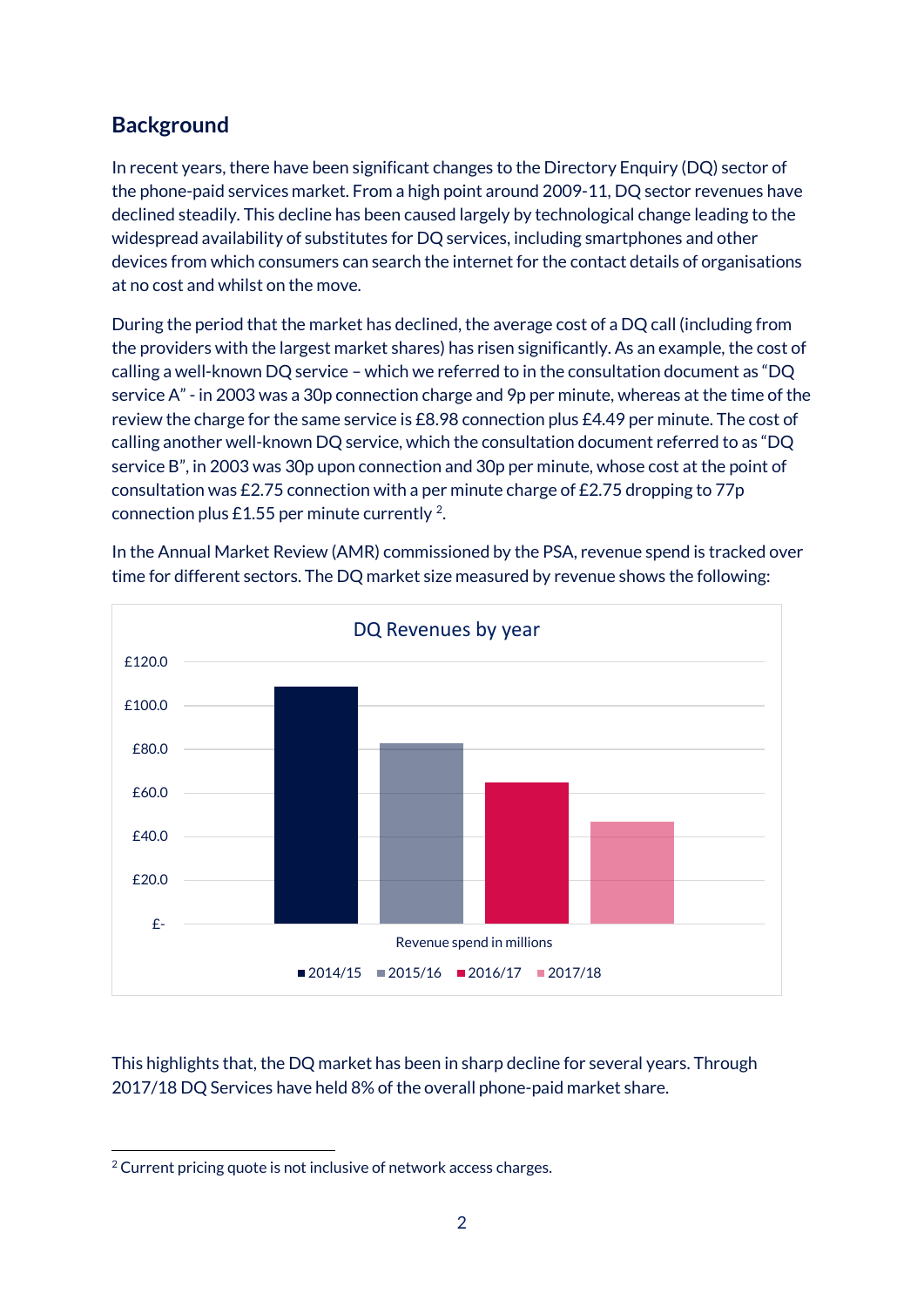Previous distinctive advertising has established strong brand awareness among consumers of a small number of DQ providers/numbers. However, as the market has declined, providers with already established brands have greatly reduced promotion of their DQ services, especially via broadcast media. This in turn has reduced the likelihood that consumers will have seen promotions with clear and up to date pricing information enabling them to understand the changes in prices over recent years.

PSA generally received a low level of complaints relating to DQ services following introduction of our former Prior Permission requirement<sup>3</sup>. Complaints remained low until the general review of phone-paid service regulation that led to the introduction of the 11<sup>th</sup> Code of Practice in 2006. As part of that general review, it was determined that DQ services should no longer have to seek Prior Permission. The key Prior Permission requirements were instead inserted into the Code itself. With the introduction of the 12th Code in 2011, DQ was assessed as not being a higher risk service type and the prescriptive 11<sup>th</sup> Code rules directed at DQ services were considered duplicative and unnecessary. Therefore, the general Code provisions were considered sufficient for DQ, with our expectations added into service-specific guidance on DQ services.

In recent years, pricing transparency has become even more important, due to the potentially greater impact that higher costs for such services could have on consumers. In 2014, two DQ providers – The Number UK, and BT – were found to have breached rules in the PSA Code of Practice around pricing transparency in promotions. At the same time, an adjudication against another provider, Numbergrp, found issues with the promotion and also with the service being operated in a misleading way.

Ofcom announced its review of the cost of calling DQ services<sup>[4](#page-3-1)</sup> in May 2017 and sought participation and assistance from PSA. PSA and Ofcom both have responsibility for aspects of the DQ market: The PSA regulates the content, promotion and operation of DQ services as it does other controlled premium rate services. Our review uncovered two distinct underlying issues, supported as relevant by research Ofcom had undertaken during its review, and by our investigations into complaints about specific services. These are:

Lack of consumer awareness of the current cost of calling a DQ service, and the cost of being connected through to the number they have requested;

Use of misleading techniques, designed to induce consumers into calling DQ numbers.

-

On this basis, PSA consulted on proposals to introduce two new Special Conditions which will apply to DQ services. In summary these were:

<span id="page-3-0"></span><sup>&</sup>lt;sup>3</sup> Prior Permission required providers of certain service types, which were deemed to carry a higher risk, to seek permission from the regulator before they began operation. Permission was granted following an assessment that the provider could meet specific conditions designed to mitigate risk. With the introduction of the 13th edition of the Code, prior permission was ended and replaced by the current Special Conditions regimes, with which providers of relevant service have to comply as soon as they begin operation.

<span id="page-3-1"></span><sup>4</sup> <https://www.ofcom.org.uk/consultations-and-statements/category-1/directory-enquiries-118-review>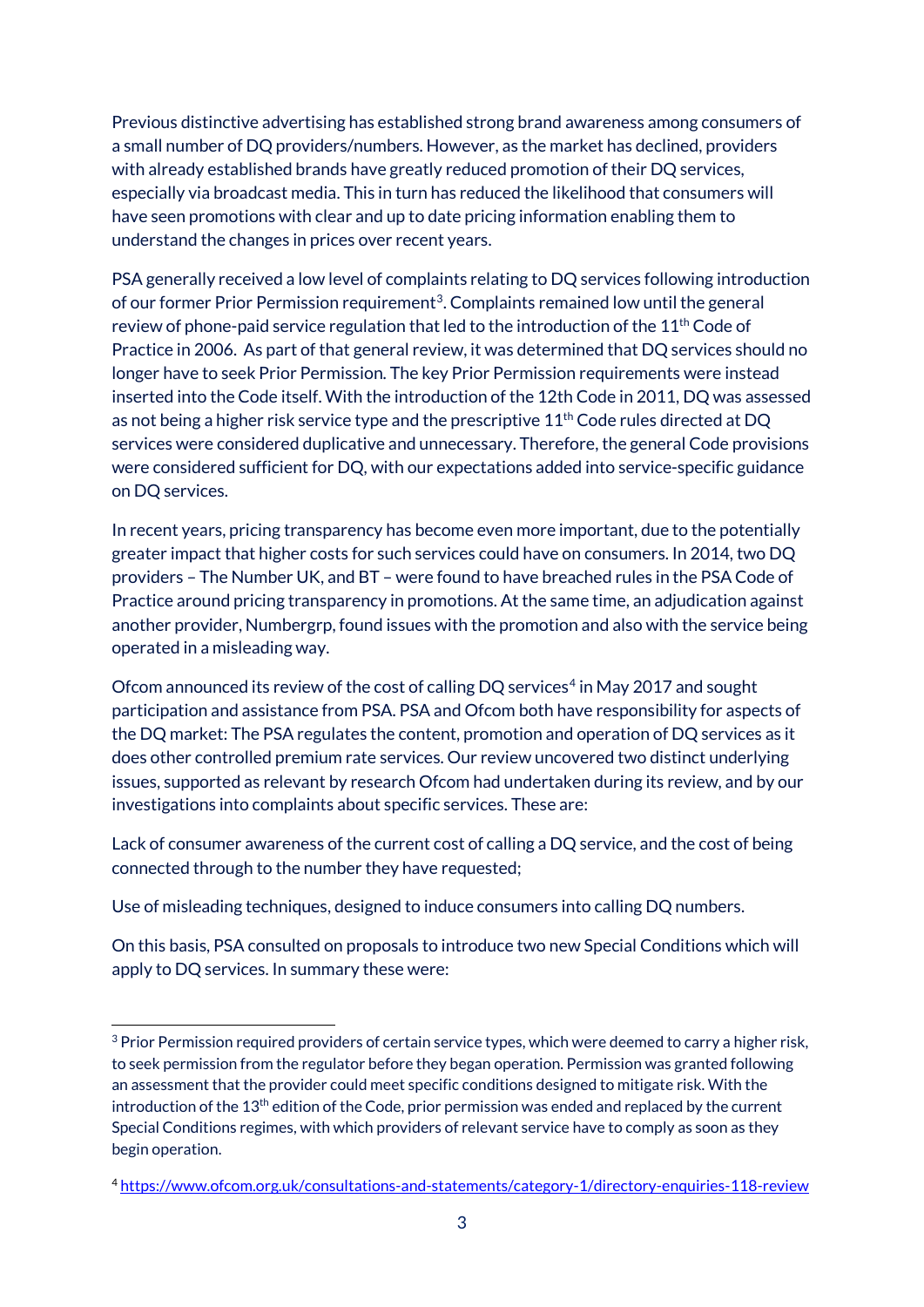a requirement that DQ services promoted using IVR messages, or other means, on geographic numbers only use numbers that are active and in use for other purposes for such promotions.

a requirement that DQ services provide the consumer with the cost of any onward connection, giving them reasonable time to consider and decline, before any such onward connection takes place.

### **Responses**

We received five responses to the consultation which closed on 22nd August 2018. These were from voice-based networks, DQ service providers, a consumer group and a trade association. We proposed the introduction of two new special conditions to apply to all DQ services. One of the proposals was supported by all of the respondents, while the other was supported by the majority of respondents with one respondent disagreeing with that proposal. One respondent suggested minor amendments to our proposals while supporting the underlying intention.

Responses, and our determination in respect of them, are as follows:

#### **Q1 - Consideration of proposed condition DQ1**

In respect of the first condition we proposed, the consultation set out that PSA has received complaints from consumers suggesting that some providers have placed Intelligent Voice Response (IVR) messages on specific ranges of geographic numbers.

The PSA had had cases reported to us where the IVR stated that the number is "out of service" and suggests that the consumer calls a 118x number – usually owned by the provider who has placed the IVR on the geographic number. The PSA regards this practice as misleading or potentially misleading in several ways:

- the consumer is not given information that would allow them to identify that they had misdialled a number
- a geographic number that is "out of service" as opposed to inactive or unallocated would not normally have an IVR attached.

Whilst the consultation acknowledged that such a practice is rare and that the majority of DQ service providers do not and have never used 'out of service' geographic numbers to promote their numbers, our consideration was that the potential for very significant financial harm to individual consumers and reputational damage to the sector made our proposed condition a necessary measure to protect both consumers and the legitimate DQ sector.

As such, we proposed the following Special condition:

*DQ1 Where DQ services are promoted using IVR messages, or other means, on a number classed as geographic in Ofcom's numbering plan, only numbers that are active and already in use for purposes other than such promotions must be used.*

In our consultation, we asked the following question in relation to this proposed Special condition: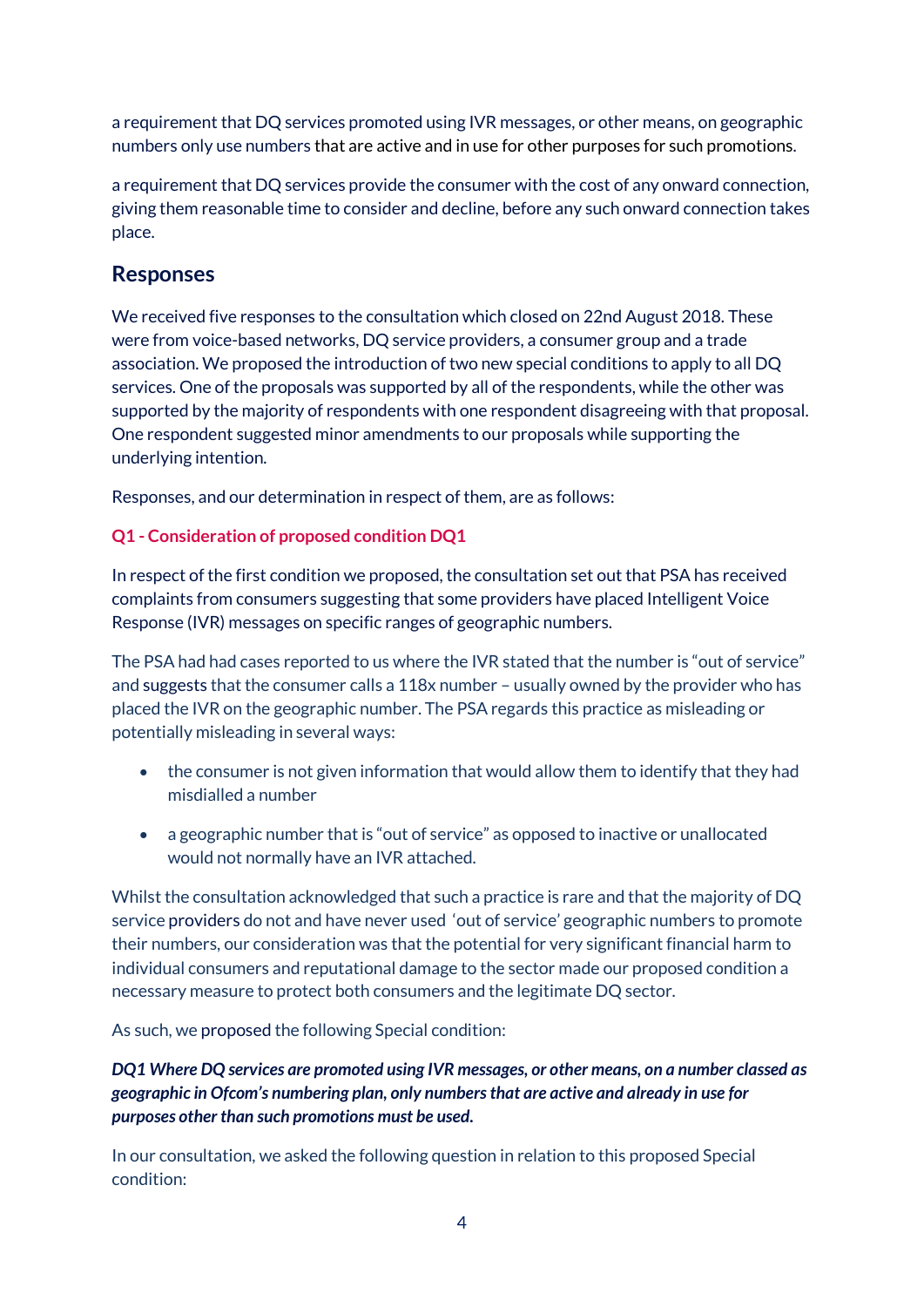*Q1 "Do you agree IVR-based promotions of DQ services on geographic numbers should only be done on numbers that are active and used for other purposes? Do you agree that the proposes requirement will not impact on the promotion of legitimate DQ services? If not are you able to provide evidence to demonstrate an impact on legitimate DQ services?*

#### **Analysis & recommendation**

Most respondents agreed with the proposal, also agreeing that legitimate operators would not be impacted. Two respondents agreed whilst also suggesting PSA take additional measures. Finally, one respondent disagreed with the proposal, stating that they believe the proposed provision would impact on their legitimate services. Their points, and PSA's responses, are set out directly below:

The respondent questioned why a consumer who has dialled an active number would need to use a directory enquiry service.

In the PSA's view where a consumer has misdialled a number the question as to whether a number is active or inactive is irrelevant to them as they would simply be seeking to reach the organisation or person they originally intended to reach. Consumers that correctly dial an active and in use geographical number would not be misled as to the nature of the service they called on the geographic number (as evidence suggests is the case when inactive numbers are dialled). Where a DQ service or any other phone-paid service is then promoted during such a call and such promotion is not misleading and is accompanied by clear pricing information, such information would be (as with any other form of promotion) sufficient to enable the consumer to make an informed decision as to whether or not they wish to use the DQ service being promoted on the active geographic number.

It should be noted that we did consider an option that would have restricted the use of IVRs to promote DQ services to non-geographic numbers only but considered that there may be DQ services being legitimately promoted on active and in use geographic numbers which are not misleading and are fully transparent on pricing and thereby enable consumers to make an informed decision. In respect of any such promotions we currently do not have any evidence of consumer harm or otherwise anything else to suggest that active geographic numbers are being misused in the same way as inactive geographic numbers. The evidence in relation to the latter shows that callers were misled into believing they had in fact dialled the number of the person they were looking for (or that there was a connection between the number dialled and the person being sought) but needed to dial an alternative (DQ) number to get to that person. There is currently no evidence that geographic numbers actively being used for other services can be used to cause consumer harm in the same way. Therefore, our proposal did not go as far as restricting the use of IVR-based DQ promotions to non-geographic numbers only.

The respondent also suggested that the promoting of DQ services on what they described as "unallocated" geographic numbers is valuable for consumers who have no access to a phone book or internet.

The PSA disagrees with the argument put forward by the respondent. The contention is that this is a valuable service for consumers with an urgent need for a telephone number. Evidence in recent adjudicated cases from consumers who have complained to us about the practice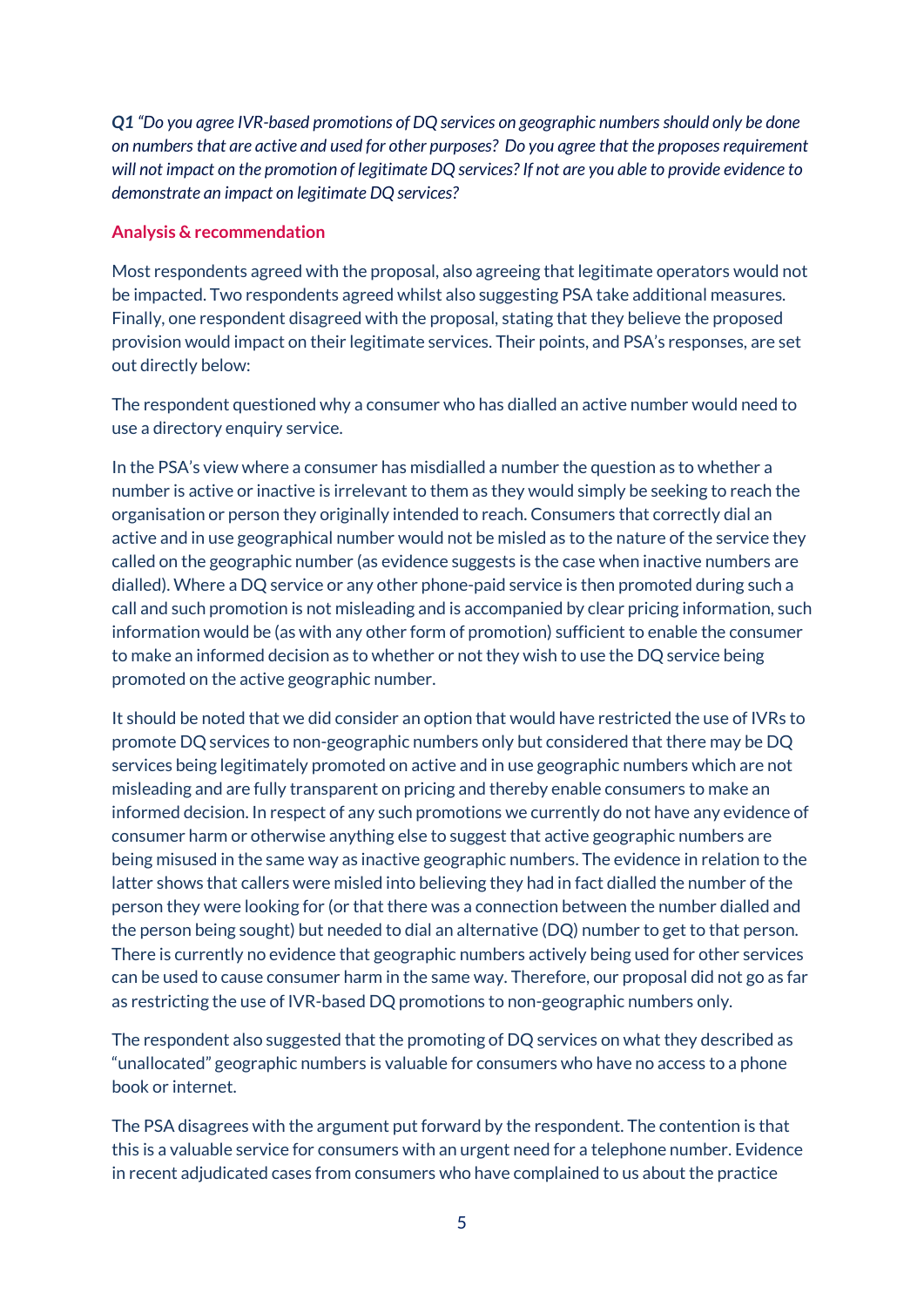(being generally those that had misdialled) is that they were unaware that the geographic number they had called was inactive and wholly unconnected to the person or organisation they were seeking to reach.

At the point of initiating a call to a geographic number, the consumer expectation is that they will connect to the organisation or person they are intending to reach. At no stage in this process is a consumer seeking a DQ service to call, therefore information placed on an inactive geographic number such as the DQ number to dial along with pricing is unexpected and so likely to be more difficult for a consumer to process. This limits their ability to make a fully informed decision as to whether calling the provided DQ number is the most practical/cost effective method of reaching the organisation or person they wish to contact.

There is also a risk that the promotion may provide unclear pricing, delayed pricing or in some instances, no pricing at all.

The respondent also argued that the placing of such a DQ promotion on numbers which they described as "unallocated" in their response was compliant with Ofcom's General Conditions of Entitlement 17.2 (which is now GC B1.3), which reads as follows:

*"The Communications Provider may only use a Telephone Number from Part A of the National Telephone Numbering Plan where that Telephone Number has been Allocated to a person, unless the use in question is for the purposes of indicating that the Telephone Number has not been Allocated"*

We do not agree. The effect of GC B1.3 is that an unallocated number may only be used to inform the caller that the number has not been allocated. It may not be used to promote a DQ service. Further, DQ providers must comply with the PSA Code.

In relation to the example adjudication quoted by the PSA in the consultation (Numbergrp Limited), the respondent asserted that the problem was not the IVR, but rather the content of the IVR, pricing, registration, and failure to disclose information and that effective enforcement is the way to deal with these. We agree that all of these factors were present in the case cited, but we note that none of the issues would have arisen at all but for the practice of promoting via an IVR on an inactive geographic number.

The PSA's experience is that we continued to receive consumer complaints relating to IVR promotion of DQ services throughout the consultation period. This has also led to us continuing to open investigations, and a further adjudication against a company engaging in this practice<sup>[5](#page-6-0)</sup> has been made since our consultation closed. This is clear evidence of continuing consumer harm.

The Code already has rules about clear pricing, but on their own these have not been enough to deter such practice on inactive geographic numbers. If it were not for the IVR the consumer

<span id="page-6-0"></span><sup>-</sup><sup>5</sup> This was an adjudication against the provider Powertel Ltd, published on 2 October 2018. This adjudication regarded the breaches of the PSA Code as "very serious", and the Tribunal imposed a fine of £200,000 amongst other sanctions https://psauthority.org.uk/for-

business/adjudications/2018/10/powertel-ltd-12895-track-2-08bae4e2-0fbc-e811-80de-00155d0519e3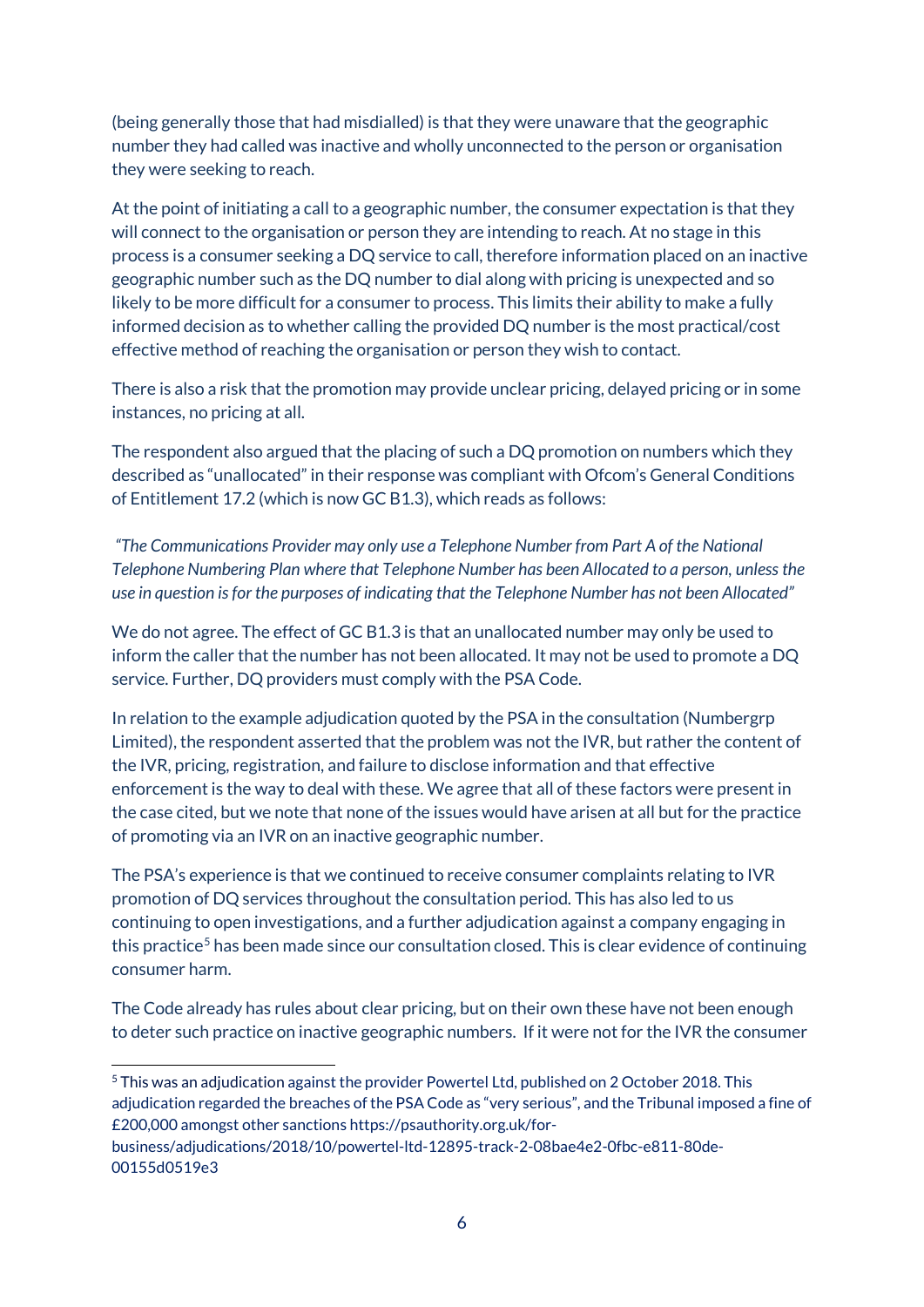would hear the "number unobtainable" tone, be more likely to realise they have misdialled, and redial successfully. The placing of an IVR on an inactive geographic number, whether the consumer is accurately informed of the price of calling an advertised DQ number or not, is in our view more likely to mislead a consumer into believing that calling the advertised DQ is the only way to obtain the number or service they originally sought.

Two respondents, who agreed with our proposal, suggested that the condition as worded would not capture all the harm. One respondent suggested that it is easy for providers to set up a seemingly legitimate service on unused numbers to make them appear active

In order to prevent a potential loophole being exploited, the same respondent suggested that we alter the proposed condition to define the terms "active" and "in use".

Whilst we acknowledge the point made by the respondent, we have no evidence at present demonstrating that geographic numbers which are active and in use for other purposes could be misused in the same way that we have seen with inactive geographic numbers. Neither of the respondents who suggested that the proposal may not go far enough presented evidence of actual harm occurring or having occurred on active geographic numbers. They were understandably concerned with the theoretical risk. We believe that rather than seeking to define the words 'active' and 'in use' at this point it is sufficient to set out clear expectations around the use of 'active' and 'in use' numbers.

Providers should note that we expect active numbers to be used for legitimate purposes. This takes two forms: Firstly, services operated and promoted through such numbers, and use of the telephony system and network, must be lawful. Secondly, the service or information provided to consumers through the active geographic numbers (i.e. other than the DQ promotion) must be of clear value to the caller. Put in another way it should be a service or information that a caller would wish to receive and would knowingly ring the geographic number in order to do so. We would also expect providers of such services to consider the fact that some callers may have misdialled and should therefore ensure that in the design of such a service such callers will immediately know that they have misdialled. Furthermore, such callers should not at any point be placed under the impression that they should use any promoted PRS service in order to reach their intended person or organisation. We expect that the outcomes of the Code, particularly with regard to fairness, transparency and pricing are complied with in respect of any DQ service promoted through such geographic numbers.

We have decided therefore to amend the condition to reflect these expectations. However, we will keep the issue raised by the respondents under review and revisit the condition in the future if the need arises. The condition as amended will now read as below and in the Annexed Notice of Special Conditions:

*DQ1 Where DQ services are promoted using IVR messages, or other means, on a number classed as geographic in Ofcom's numbering plan, only numbers that are active and or already in use for legitimate purposes other than such promotions must be used. Such promotions must not be likely to mislead by its nature or placement within the call and must contain clear pricing information proximate to the DQ number promoted.*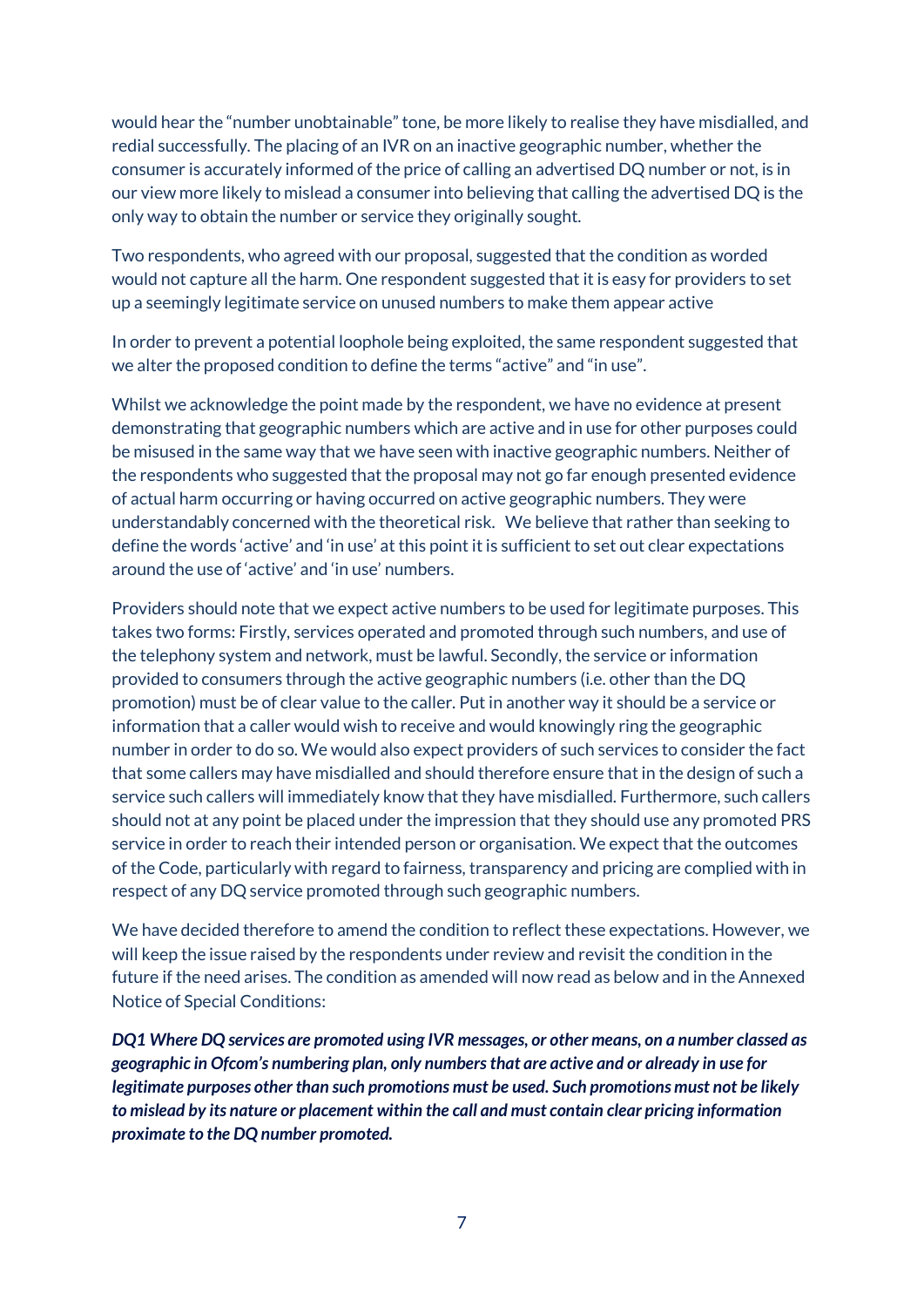#### **Q2 - Consideration of proposed condition DQ2**

In respect of the second proposed Special condition, it was clear from Ofcom's consumer research that a significant number of consumers do not properly understand the current cost of a call to a DQ service<sup>[6](#page-8-0)</sup>. The consultation set out PSA's intent to ensure as far as possible that this lack of understanding cannot be exploited to mislead consumers.

In view of these research findings, the consultation proposed to formalise our current service specific guidance for DQ services that consumers are provided with price information when they ask to use the DQ providers onward call connect service. The second proposed condition was therefore set out as follows:

#### *DQ2 Prior to any onward connection being made by a DQ provider, the consumer should be clearly informed of the cost, and have the opportunity to decline the connection, whether by hanging up before they are connected or otherwise. If the consumer declines this option, they should be provided with the requested number at no additional charge.*

The consultation considered that a similar requirement to this condition already existed within the PSA's Guidance on DQ Services. Whilst this guidance does not form part of the Code, our monitoring of DQ services has not identified any providers who offer onward connection and do not follow this guidance. As such the proposal carried the additional benefit (however marginal) of levelling the playing field for DQ service providers.

We asked the following question in relation to the second proposed condition:

*Q2 Do you agree that mandated provision of pricing information upon onward connection will not impact ongoing provision of either DQ services or the consumer experience when using them? If not, please provide supporting information.*

#### **Analysis & Recommendation**

All 5 respondents to the consultation agreed with this recommendation, with two having further suggestions as to how the intent could be clarified.

One respondent agreed with the proposed Special condition but asked how the PSA intended to monitor that providers are indeed providing pricing for ongoing connection?

The PSA's monitoring to date of DQ services has not made us aware of any providers failing to provide pricing at the point of ongoing connection. However, we continue to conduct proactive monitoring both in bulk and on a case by case basis to ensure that we are satisfied that this remains the case.

One respondent suggested that where enquiries are made from a device which is able to accept SMS, the justification for allowing a provider to continue to charge for ongoing connection is weak. They qualified this by stating that the ongoing connection would only be of

<span id="page-8-0"></span><sup>-</sup><sup>6</sup> Kantar Research for Ofcom, December 2017. Indicated that 1 in 5 users of DQ knew the cost of a call before making it, falling to 1 in 10 in the DE socio-economic group. Overall, 43% of DQ users did not know the cost of their last call before making it or have any idea what it would be.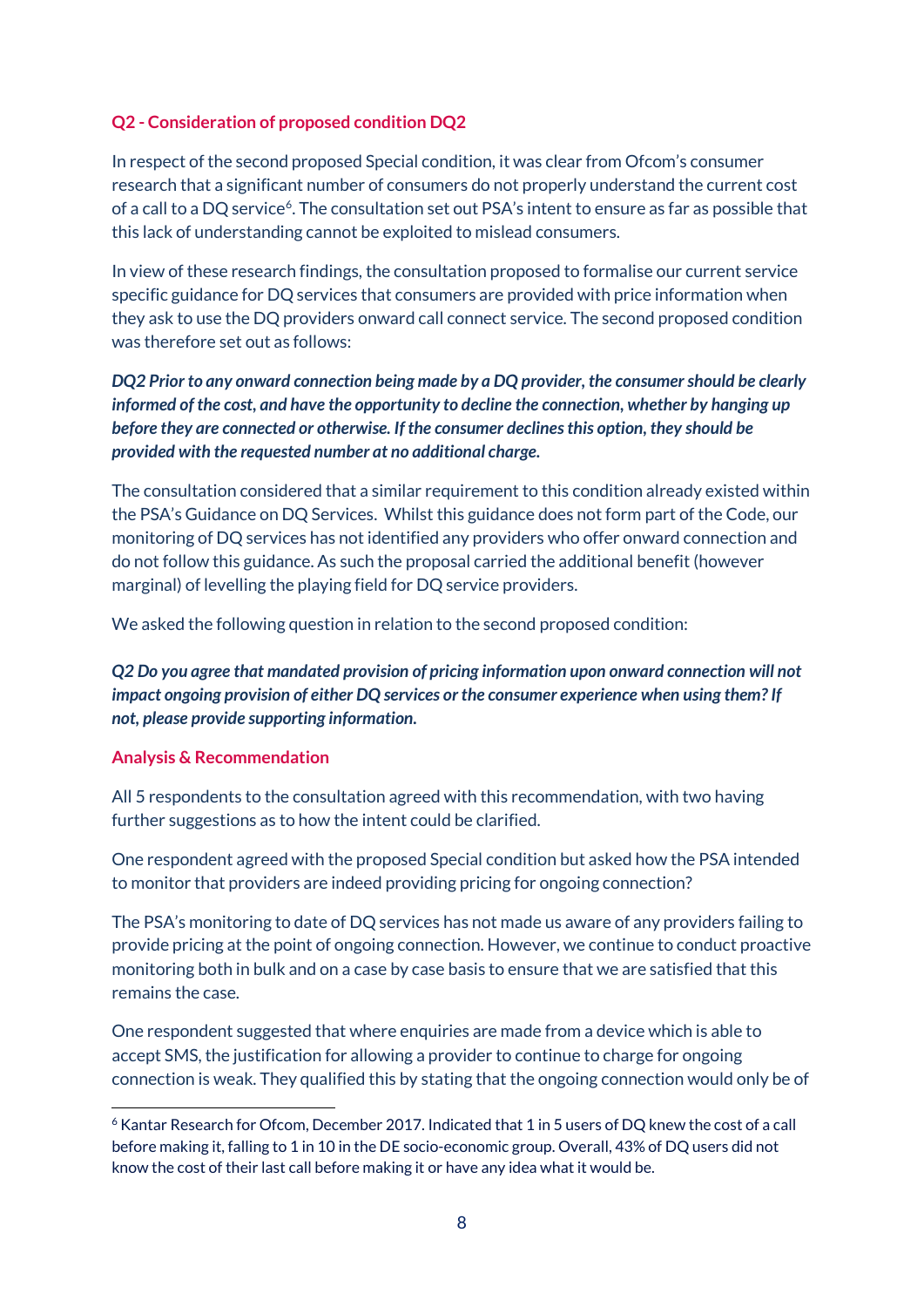benefit to few users who may be driving. They went on to suggest that where ongoing connection was considered necessary, it should be limited to specific Service Charge Codes (i.e. specific tariffs). This is because these codes have a high initial per minute cost to cover the cost of providing the service, and a much lower ongoing charge to fulfil connection and continued interaction with the destination number. The issues of tariffs and tariff structures fall within Ofcom's remit rather than PSA's and tariff issues have been addressed in Ofcom's own review of DQ services.

The same respondent also commented that providers should provide pricing information including that the network access charge would continue to apply, and that service providers should be able to evidence this through making individual recordings of calls.

Regarding the suggestion that providers should record calls, we note that a number of DQ providers, including those with significant market share, already voluntarily record each call to them for purposes of quality control and their own complaint handling. Given this, and the fact that a failure to record calls has not proven to be an issue previously, we are not minded to currently introduce such a requirement.

The same respondent also mentioned the risk of a called party not disconnecting at the end of a call, potentially generating a higher cost to the consumer. Once again, we have not received any consumer report nor evidence of this occurring, and therefore do not consider that a further amendment to cover this possibility at this time is appropriate or justifiable. We will continue to monitor services and consumer information in case this situation should arise.

Another respondent who provides DQ services suggested a minor drafting change to this proposed condition. The Special condition as proposed within the consultation states the caller who declines onward connection should be given the telephone number at "…no additional charge." Whereas naturally, in the course of a call, the consumer would continue to be charged at the rate at which they called until the number has been provided to them and the call is terminated. We recognise that this could be taken literally to mean that no charge of any kind can be applied.

The respondent suggested that any potential ambiguity can be removed with additional wording appended to the condition.

*"…If the consumer declines this option, they should be provided with the requested number at no additional charge over the pence per minute Service Charge applicable to the directory service called."*

The PSA believes that the current is clear in its reference to 'additional' as opposed to 'further' charge. However, to make this absolutely clear we have decided to amend the condition as below and in the Annexed Notice of Special Conditions:

*DQ2 Prior to any onward connection being made by a DQ provider, the consumer should be clearly informed of the cost, and have the opportunity to decline the connection, whether by hanging up before they are connected or otherwise. If the consumer declines this option, they should be provided with the requested number at the same Service Charge rate that applied to the consumer prior to this point.*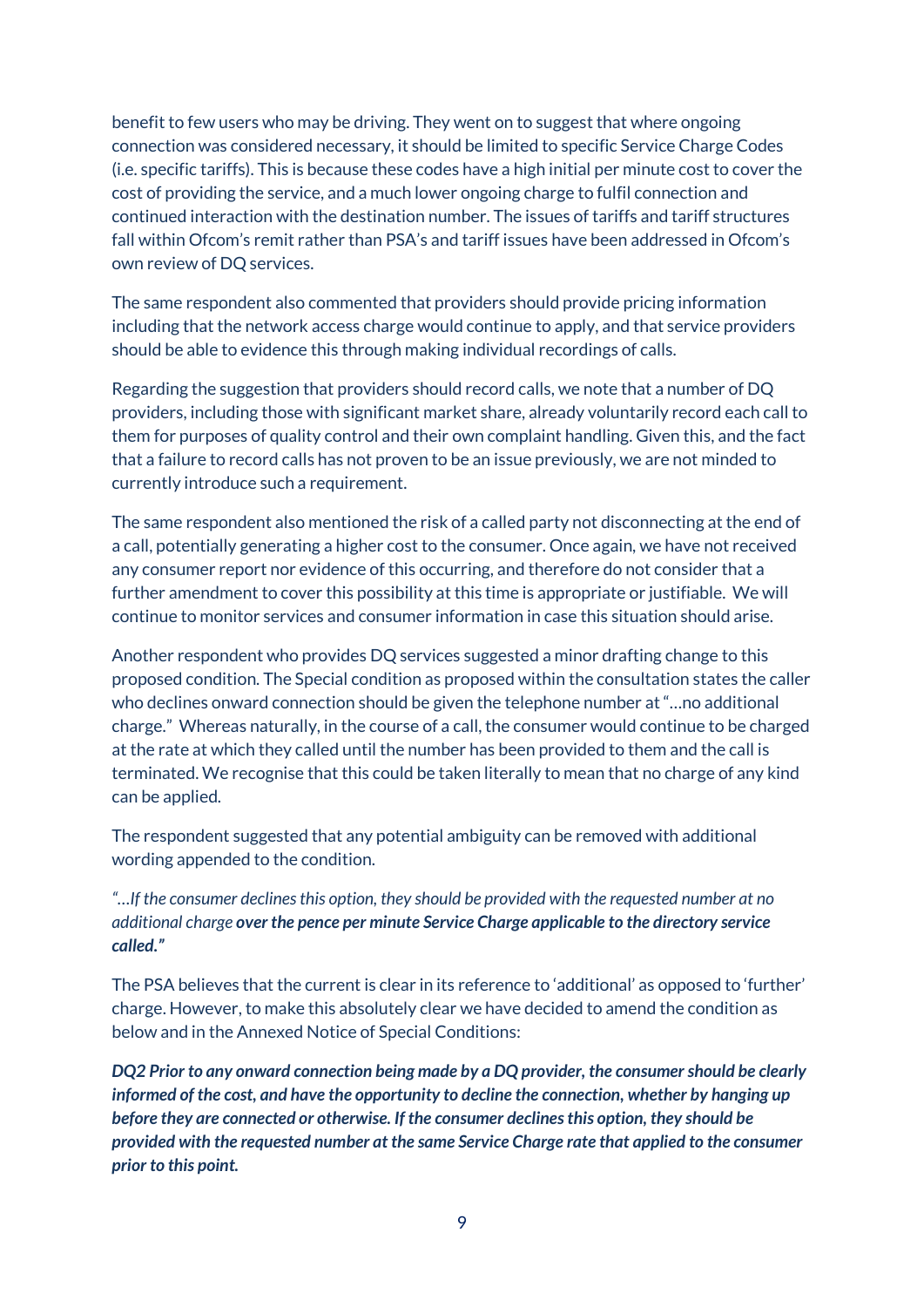# **List of Respondents and Next Steps**

We received five responses, from the following respondents:

Action 4 BT Fair Telecoms Campaign Telecom 2 The Number UK

Following the consultation, and our consideration of the responses as above, we have determined to publish a revised Notice as per the changes we have outlined above.

The final Notice is attached to this statement for reference and will take effect on **4th February 2019.**

The PSA will continue to monitor compliance with this and other notices which we issue. We will revise our existing Guidance on DQ Services to take account of the new Special conditions, and then issue for consultation soon.